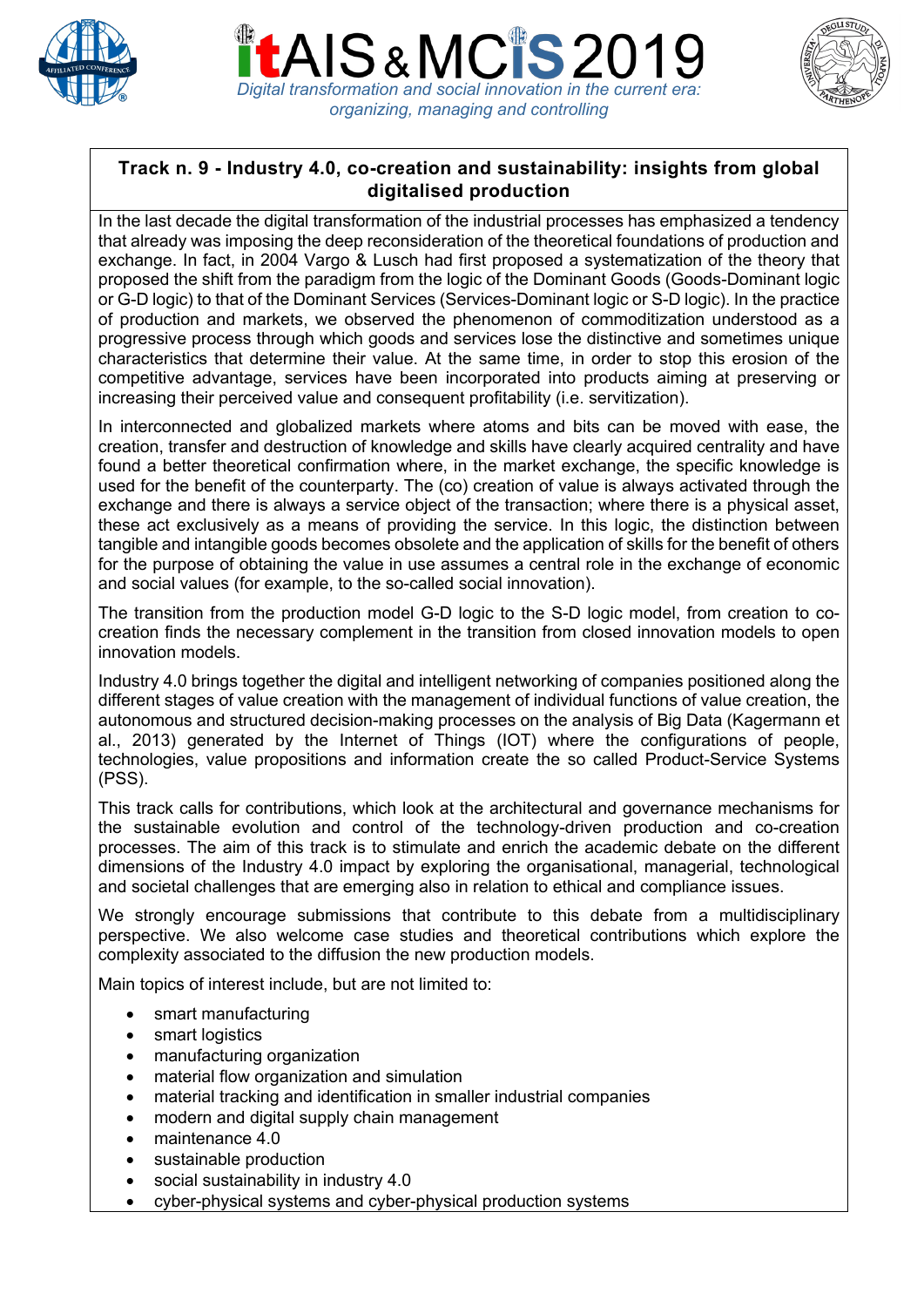





- automation and man–machine interaction
- internet of things in manufacturing and logistics
- IT in production, logistics, and supply chain management
- new technologies in production and logistics management
- new approaches for computational design and engineering
- digital transformation
- smart business models
- organization and network models
- implementation strategies and roadmaps

Best papers will be proposed for a fast track publication on Journal Management & Marketing (De Gruyter).

## **Type of contributions invited:**

We welcome full research papers, research-in-progress papers, experience-in-the-field reports).

| <b>Track Co-Chairs</b> |                                                                                                                                                                                                                                                                                                                                                                                                                                                                                                                                                                                                                                                                                                                                                                                                                                                                                                                                        |  |
|------------------------|----------------------------------------------------------------------------------------------------------------------------------------------------------------------------------------------------------------------------------------------------------------------------------------------------------------------------------------------------------------------------------------------------------------------------------------------------------------------------------------------------------------------------------------------------------------------------------------------------------------------------------------------------------------------------------------------------------------------------------------------------------------------------------------------------------------------------------------------------------------------------------------------------------------------------------------|--|
| Name - Surname         | Francesco Bellini                                                                                                                                                                                                                                                                                                                                                                                                                                                                                                                                                                                                                                                                                                                                                                                                                                                                                                                      |  |
|                        | Prof.                                                                                                                                                                                                                                                                                                                                                                                                                                                                                                                                                                                                                                                                                                                                                                                                                                                                                                                                  |  |
| <b>Title</b>           |                                                                                                                                                                                                                                                                                                                                                                                                                                                                                                                                                                                                                                                                                                                                                                                                                                                                                                                                        |  |
| E-mail                 | francesco.bellini@uniroma1.it                                                                                                                                                                                                                                                                                                                                                                                                                                                                                                                                                                                                                                                                                                                                                                                                                                                                                                          |  |
| Affiliation            | Sapienza University of Rome/UNINETTUNO International Telematic<br>University                                                                                                                                                                                                                                                                                                                                                                                                                                                                                                                                                                                                                                                                                                                                                                                                                                                           |  |
| Short bio              | Francesco Bellini - He trained as an economist (Degree in Economics,<br>MAs in Economics and Management of Technological Change, PhD in<br>Innovation Management). He teaches Technology Management and<br>Digital Transformation at the Department of Management of University of<br>Rome La Sapienza; he is also professor of Finance at the International<br>Telematic University UNINETTUNO. He is research director at Eurokleis<br>and he is scientific consultant for a number of private and public bodies.<br>During his professional career, he worked in more than 30 EC projects<br>coordinating 4 of them (MIRACLES FP5-GRD1-2001-40047, MTM FP5-<br>IST 1999-11100, MIETTA FP4-LE4-8343 and MAXICULTURE FP7-ICT<br>601070). He is author of 4 books and more than 70 publications.                                                                                                                                       |  |
| Name - Surname         | Fabrizio D'Ascenzo                                                                                                                                                                                                                                                                                                                                                                                                                                                                                                                                                                                                                                                                                                                                                                                                                                                                                                                     |  |
| Title                  | Prof.                                                                                                                                                                                                                                                                                                                                                                                                                                                                                                                                                                                                                                                                                                                                                                                                                                                                                                                                  |  |
| E-mail                 | fabrizio.dascenzo@uniroma1.it                                                                                                                                                                                                                                                                                                                                                                                                                                                                                                                                                                                                                                                                                                                                                                                                                                                                                                          |  |
| Affiliation            | Sapienza University of Rome                                                                                                                                                                                                                                                                                                                                                                                                                                                                                                                                                                                                                                                                                                                                                                                                                                                                                                            |  |
| Short bio              | Fabrizio D'Ascenzo - Degree in Economics, PhD in Commodities<br>Science. He is full professor of Production Management and ICT and<br>Dean of the Faculty of Economics of Sapienza University of Rome. He is<br>Deputy Rector of Sapienza University for the relationships with<br>companies and is the Director of the post-graduate course of Sapienza<br>University in European Projects. He is the Italian responsible of the<br>Master course "Economy of enterprise, Quality and Innovation"<br>conducted in partnership with the University of Economics (UNECON) of<br>St. Petersburg in Russia which is the result of the first Tempus project of<br>the two cited above. He is responsible for the agreements of Sapienza<br>with the University of California - Berkeley and with the University<br>MGIMO of Moscow. He is author and co-author of more than one<br>hundred books and papers published in Italy and abroad. |  |
| Name - Surname         | Alina Mihaela Dima                                                                                                                                                                                                                                                                                                                                                                                                                                                                                                                                                                                                                                                                                                                                                                                                                                                                                                                     |  |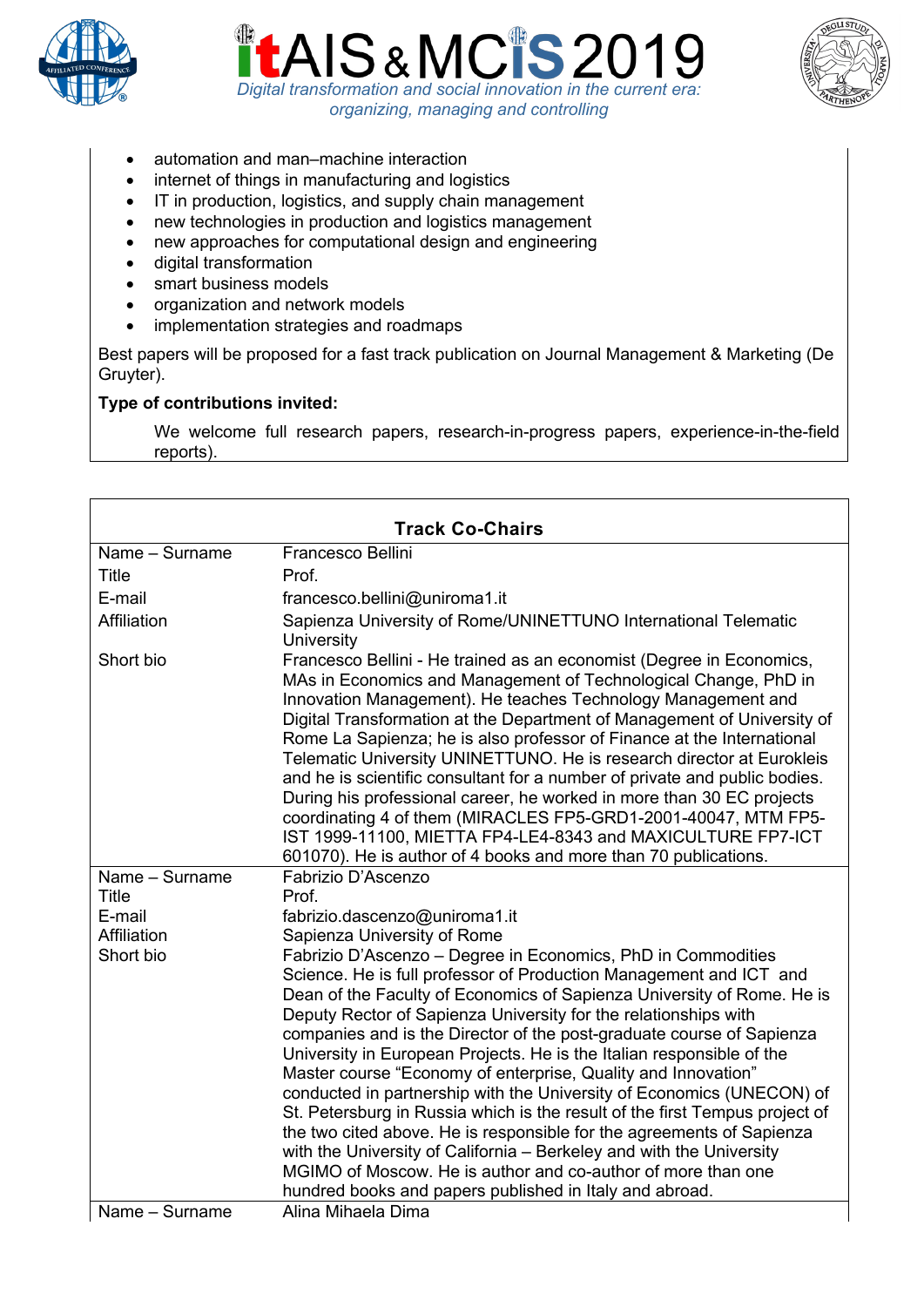





| Title<br>E-mail<br>Affiliation<br>Short bio | Prof.<br>alina.dima@fabiz.ase.ro<br><b>Bucharest University of Economic Studies</b><br>Alina Mihaela Dima - She is a full Professor at the Bucharest University of<br>Economic Studies, Faculty of Business Administration and since<br>November 2011, she is the Director of the UNESCO Department for<br>Business Administration. Alina Dima has graduated in 1998 the<br>International Business and Economics Faculty (REI) within the Bucharest<br>University of Economic Studies; she has a Master degree in Economics,<br>specialization in Intra-European Transactions and a PhD. in Economics<br>since 2007 with specialization in International Business and Economics.<br>Her main research fields of interest are: International Business,<br>Competition Policy, European Integration, Higher Education. She has<br>coordinated two national projects related to competition policy and higher<br>education in Europe financed by UEFISCDI. She is one of the founding<br>members and the vice-president of the association 'Society for Business<br>Excellence', Chief-Editor of the journal Management & Marketing,<br>Challenges for the Knowledge Society indexed in more than 20<br>international databases (Scopus, Cabell's, Index Copernicus, CEEOL,<br>EBSCO, RePEc, DOAJ, Ulrich and ProQuest) and published by De |
|---------------------------------------------|------------------------------------------------------------------------------------------------------------------------------------------------------------------------------------------------------------------------------------------------------------------------------------------------------------------------------------------------------------------------------------------------------------------------------------------------------------------------------------------------------------------------------------------------------------------------------------------------------------------------------------------------------------------------------------------------------------------------------------------------------------------------------------------------------------------------------------------------------------------------------------------------------------------------------------------------------------------------------------------------------------------------------------------------------------------------------------------------------------------------------------------------------------------------------------------------------------------------------------------------------------------------------------------------------------------------------------------|
|                                             | Gruyter German Publishing House.                                                                                                                                                                                                                                                                                                                                                                                                                                                                                                                                                                                                                                                                                                                                                                                                                                                                                                                                                                                                                                                                                                                                                                                                                                                                                                         |

## **Track programme committee members**

- Marco de Marco, marco.demarco@uninettunouniversity.net, Università Telematica Internazionale Uninettuno
- Maddalena Sorrentino, maddalena.sorrentino@unimi.it, Università di Milano
- Francesca Ricciardi, francesca.ricciardi@unito.it, Università di Torino
- Mariafrancesca Sicilia, mariafrancesca.sicilia@unibg.it, Università di Bergamo Mauro Romanelli, mauro.romanelli@uniparthenope.it, Università Parthenope, Napoli
- Alessandro Sancino, alessandro.sancino@open.ac.uk, Open University Business School, UK
- Andrea Paletti, A.Paletti@lse.ac.uk, Department of Management, LSE, London, UK
- Sabrina Bonomi, Sabrina.bonomi@uniecampus.it, eCampus University

## **Submission**

Submissions will be evaluated through a standard blind review process. Track chairs will ensure anonymity of the review process.

Authors are highly encouraged to seek guidance from Track Chairs prior submitting the paper. We highly encourage authors to formalize this process by sending an abstract to the Track Chairs to receive feedback and guidance. Formal submission must specify the track that they are intended for. The page limit for contributions submitted in English is equal to 12 pages (maximum). Formatting rules (LNCS Springer format) are available at this link:

http://www.springer.com/it/computer-science/lncs/conference-proceedings-guidelines

Deadline for encouraged abstract submission: April 21, 2019